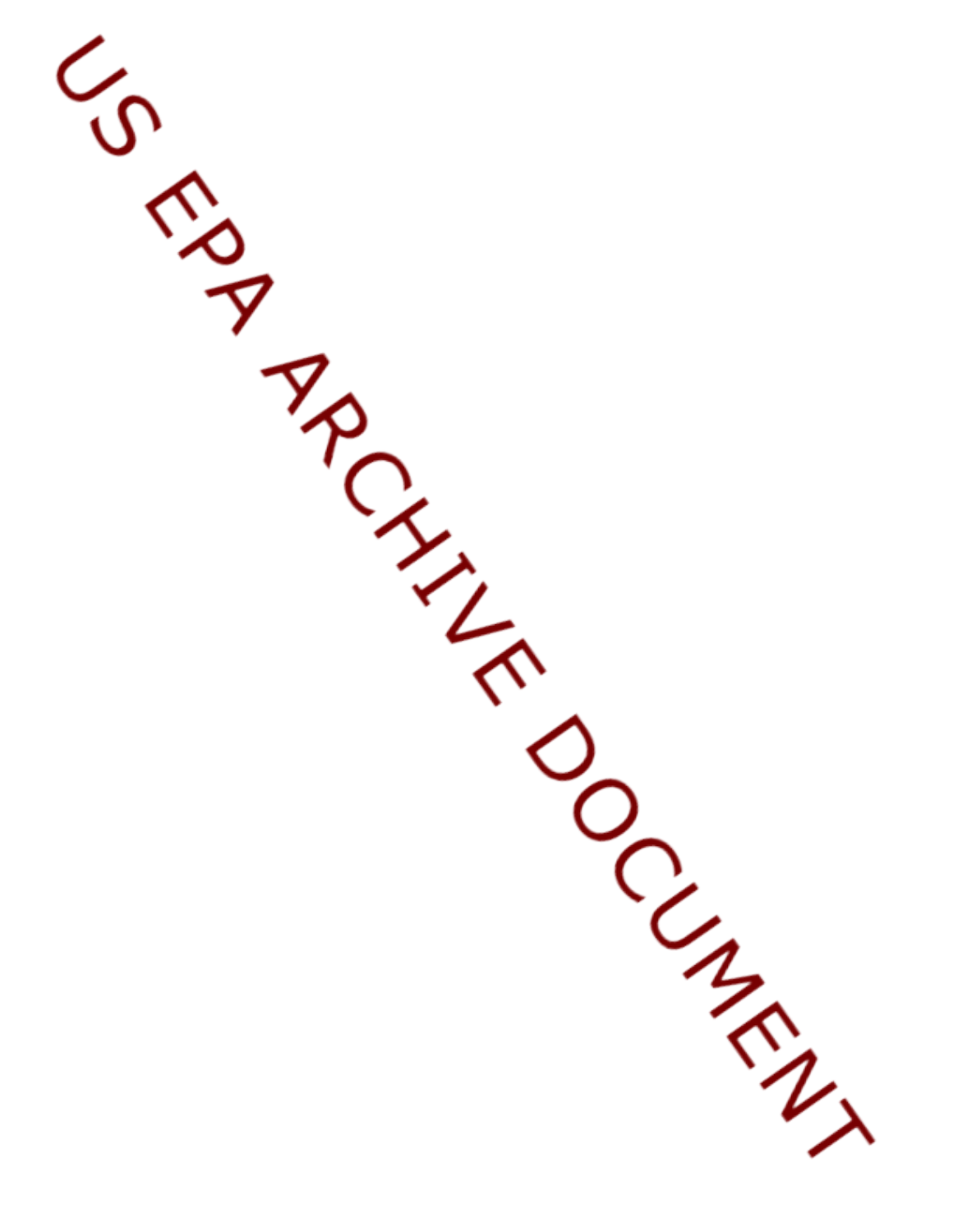## **THE ENVIRONMENTAL TECHNOLOGY VERIFICATION**







# **ETV Joint Verification Statement**

|                                      | TECHNOLOGY TYPE: FOURIER TRANSFORM INFRARED (FTIR)<br><b>OPEN-PATH MONITOR</b> |               |              |
|--------------------------------------|--------------------------------------------------------------------------------|---------------|--------------|
| <b>APPLICATION:</b>                  | <b>MONITORING AIR QUALITY</b>                                                  |               |              |
|                                      | <b>TECHNOLOGY NAME: Model RAM 2000 FTIR Open-Path Monitor</b>                  |               |              |
| <b>COMPANY:</b>                      | AIL Systems, Inc.                                                              |               |              |
| <b>ADDRESS:</b>                      | 455 Commack Road<br>Deer Park, NY 11729                                        | <b>PHONE:</b> | 770-781-8901 |
| <b>WEB SITE:</b><br>$E\text{-}MAIL:$ | http://www.ail.com<br>r.kagann@worldnet.att.net                                |               |              |

The U.S. Environmental Protection Agency (EPA) has created the Environmental Technology Verification (ETV) Program to facilitate the deployment of innovative or improved environmental technologies through performance verification and dissemination of information. The goal of the ETV Program is to further environmental protection by substantially accelerating the acceptance and use of improved and cost-effective technologies. ETV seeks to achieve this goal by providing high quality, peer reviewed data on technology performance to those involved in the design, distribution, financing, permitting, purchase, and use of environmental technologies.

ETV works in partnership with recognized standards and testing organizations; stakeholder groups which consist of buyers, vendor organizations, and permitters; and with the full participation of individual technology developers. The program evaluates the performance of innovative technologies by developing test plans that are responsive to the needs of stakeholders, conducting field or laboratory tests (as appropriate), collecting and analyzing data, and preparing peer reviewed reports. All evaluations are conducted in accordance with rigorous quality assurance protocols to ensure that data of known and adequate quality are generated and that the results are defensible.

The Advanced Monitoring Systems (AMS) Center, one of 12 technology areas under ETV, is operated by Battelle in cooperation with EPA's National Exposure Research Laboratory. AMS has recently evaluated the performance of optical open-path monitors used to determine pollutants in outdoor air. This verification statement provides a summary of the test results for the AIL RAM 2000 FTIR Optical Open Path Monitor.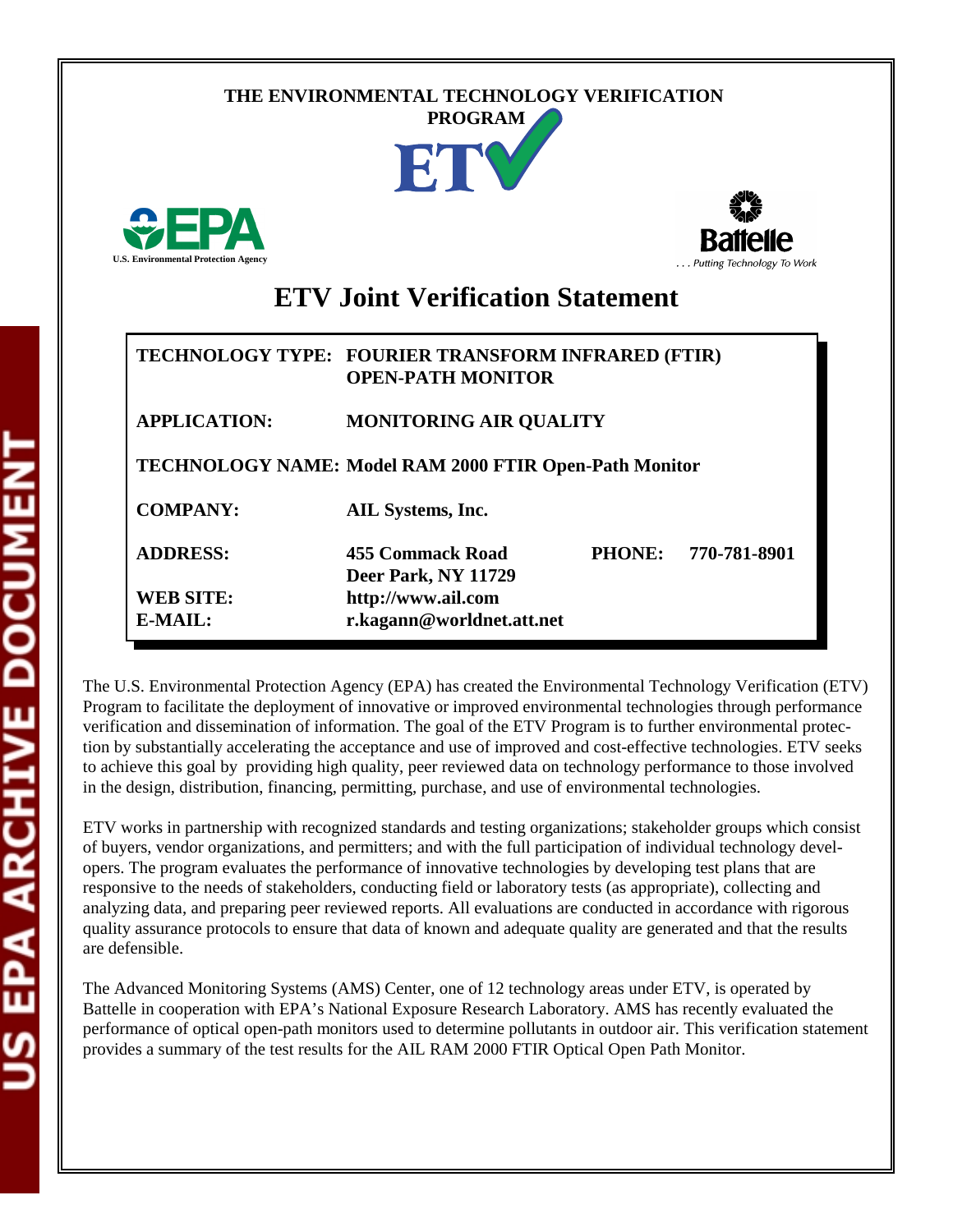### **VERIFICATION TEST DESCRIPTION**

The verification test described in this report was designed to challenge the RAM 2000 in a manner similar to that which would be experienced in field operations. An optically transparent gas cell filled with known concentrations of a target gas (ethylene, cyclohexane, or tetrachloroethylene) was inserted into the optical path of the monitor, simulating a condition where the target gas would be present in the ambient air. Optical path lengths of 2, 200, and 910 meters were used in these tests. The monitor was challenged with the target gas, and the resulting measurement was compared to the known concentration of the target gas. The gases were measured in a fixed sequence between March 13 and 17, 2000, at the AIL outdoor test site at Deer Park on Long Island, New York.

The target gases were measured at different concentrations, path lengths, integration times, and source intensities to assess the minimum detection limit (MDL), source strength linearity, concentration linearity, accuracy, precision, and sensitivity to atmospheric interferences of the RAM 2000. The MDL was calculated for each target gas supplying pure nitrogen to the test cell in the optical path of the monitor and taking a series of 26 single-beam spectra using an integration time of either 1 or 5 minutes. The single-beam spectra were then used to create absorption spectra, using each single-beam spectrum as the background for the next spectrum. The resulting 25 absorption spectra were then analyzed for the target gas. Source strength linearity was investigated by challenging the monitor with ethylene concentrations of 5 ppm<sup>\*</sup>m and 25 ppm<sup>\*</sup>m at a path length of 200 meters, while reducing the intensity of the light source. Concentration linearity was investigated by challenging the monitor with each target gas at concentrations ranging between 5 ppm\*m and 50 ppm\*m. Accuracy and precision of the monitor relative to the gas standards were verified by introducing known concentrations of the target gas into the cell. The effects of atmospheric interfering gases were established by supplying the gas cell with a target gas and varying the distance (path length) between the source and detector.

Quality assurance (QA) oversight of verification testing was provided by Battelle. Battelle QA staff conducted a technical systems audit, and a data quality audit of 10% of the test data. Battelle testing staff conducted a performance evaluation audit, which was reviewed by QA staff. EPA QA staff also conducted an independent technical systems audit of the verification procedures.

## **TECHNOLOGY DESCRIPTION**

The RAM 2000 detects and identifies the presence of more than 250 chemical species in the local atmosphere. It automatically determines the concentration and significance of each chemical detected and provides real-time results. The RAM 2000's active open-path FTIR technology uses light from a silicon carbide glower within the monitor to project a modulated infrared light beam to a retroreflector. The retroreflector directs the modulated beam back to a mercury cadmium telluride detector within the monitor. The projected infrared beam is modulated by a Michelson interferometer, which allows the detection electronics to be ac coupled and insensitive to dc contributions from any stray background source of infrared light. The return signal is analyzed for absorbed frequencies that act as fingerprints for any chemical species present.

#### **VERIFICATION OF PERFORMANCE**

**Minimum Detection Limit:** The RAM 2000 detection limits for the three gases tested ranged between 0.19 and 0.32 ppm\*m for ethylene, between 0.04 and 0.19 ppm\*m for cyclohexane, and between 0.08 and 0.19 ppm\*m for tetrachloroethylene. There was no consistent trend of detection limits with either path length or integration time.

**Source Strength Linearity:** There was no significant degradation of monitor performance with reductions in source strength of up to 54%. The monitor showed a maximum difference from the actual gas concentration of 1 ppm\*m at concentrations of both 5 ppm\*m and 25 ppm\*m.